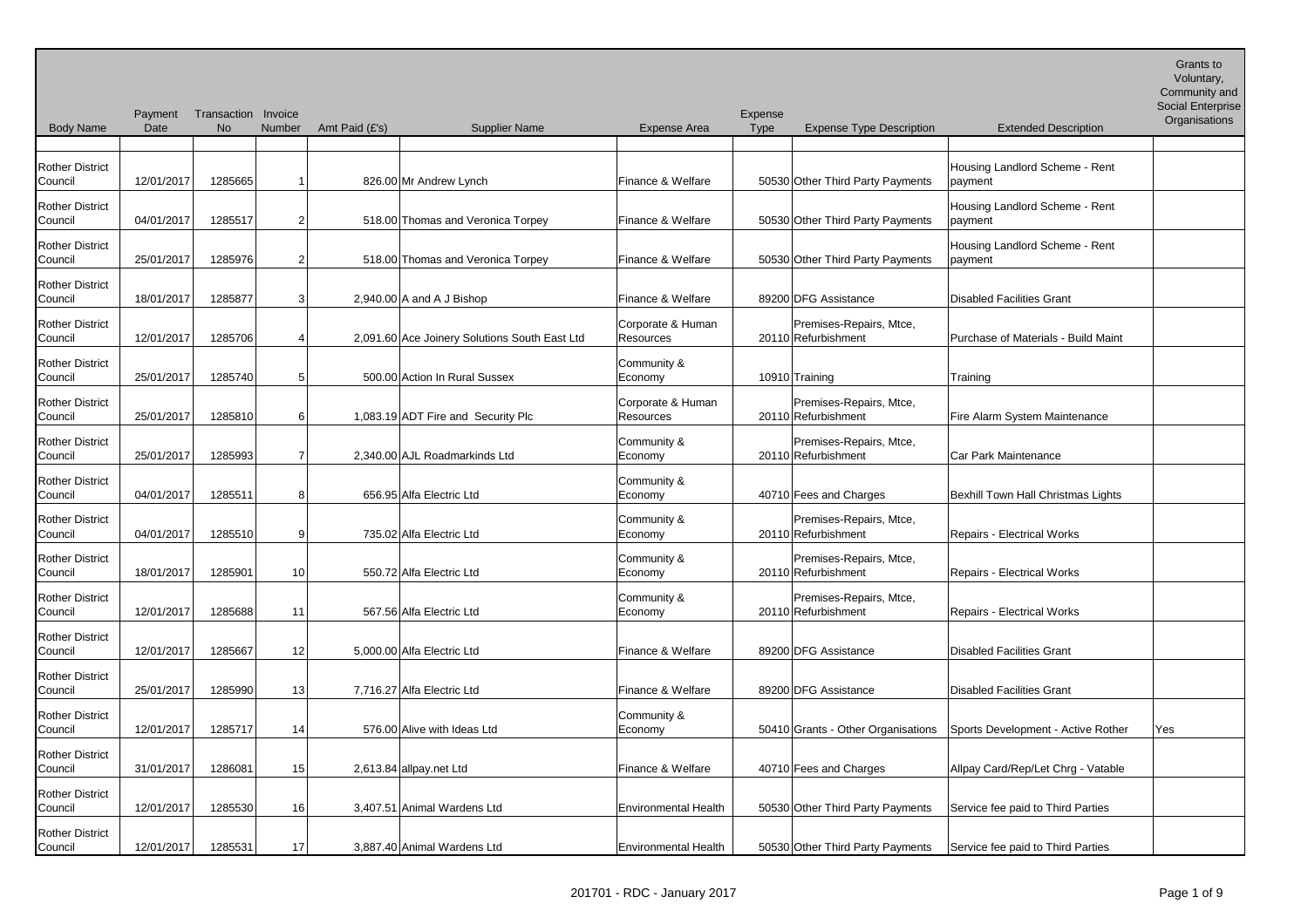| <b>Body Name</b>                  | Payment<br>Date | Transaction Invoice<br>No | Number          | Amt Paid (£'s)    | <b>Supplier Name</b>                                                  | <b>Expense Area</b>         | Expense<br><b>Type</b> | <b>Expense Type Description</b>                 | <b>Extended Description</b>         | Community and<br><b>Social Enterprise</b><br>Organisations |
|-----------------------------------|-----------------|---------------------------|-----------------|-------------------|-----------------------------------------------------------------------|-----------------------------|------------------------|-------------------------------------------------|-------------------------------------|------------------------------------------------------------|
| <b>Rother District</b><br>Council | 18/01/2017      | 1285816                   | 18              |                   | 4,000.00 Bathe in Safety Ltd                                          | Finance & Welfare           |                        | 89200 DFG Assistance                            | Disabled Facilities Grant           |                                                            |
| <b>Rother District</b><br>Council | 25/01/2017      | 1285989                   | 19              |                   | 840.76 Bathe in Safety Ltd                                            | Finance & Welfare           |                        | 89200 DFG Assistance                            | Disabled Facilities Grant           |                                                            |
| <b>Rother District</b><br>Council | 04/01/2017      | 1285501                   | 20              | 23,364.00 BDO LLP |                                                                       | Finance & Welfare           |                        | 50530 Other Third Party Payments                | <b>Audit Commission Fees</b>        |                                                            |
| <b>Rother District</b><br>Council | 04/01/2017      | 1285504                   | 21              | 14,438.40 BDO LLP |                                                                       | Finance & Welfare           |                        | 50530 Other Third Party Payments                | <b>Audit Commission Fees</b>        |                                                            |
| <b>Rother District</b><br>Council | 12/01/2017      | 1285616                   | 22              |                   | 10,560.00 Bevan Brittan LLP                                           | Corporate Core              |                        | 42000 Partnership Projects                      | <b>CLIENT Joint Waste Cost</b>      |                                                            |
| <b>Rother District</b><br>Council | 25/01/2017      | 1285954                   | 23              |                   | 16,195.80 Bevan Brittan LLP                                           | <b>Corporate Core</b>       |                        | 42000 Partnership Projects                      | <b>CLIENT Joint Waste Cost</b>      |                                                            |
| <b>Rother District</b><br>Council | 18/01/2017      | 1285739                   | 24              |                   | 560.00 Bexhill Funeral Service                                        | Community &<br>Economy      |                        | 40710 Fees and Charges                          | Parks- Public Health Burials        |                                                            |
| <b>Rother District</b><br>Council | 12/01/2017      | 1285536                   | 25              |                   | 588.00 BLSM LLP                                                       | Finance & Welfare           |                        | 40710 Fees and Charges                          | Bed and Breakfast Accom - misc.     |                                                            |
| <b>Rother District</b><br>Council | 12/01/2017      | 1285586                   | 26              |                   | 1,441.20 C P J Field                                                  | <b>Environmental Health</b> |                        | 40710 Fees and Charges                          | Parks- Public Health Burials        |                                                            |
| <b>Rother District</b><br>Council | 18/01/2017      | 1285642                   | 27              |                   | 1,607.54 Cale UK Ltd                                                  | Community &<br>Economy      |                        | Specialist Stationery (NON<br>40510 PRINT ROOM) | Delivery and/or Packaging of Equipm |                                                            |
| <b>Rother District</b><br>Council | 04/01/2017      | 1285459                   | 28              |                   | 865.42 Canon (UK) Ltd                                                 | ICT & Customer<br>Services  |                        | Computer Equip Maintenance<br>41100 (IT ONLY)   | Maintenance re Colourwave Printer   |                                                            |
| <b>Rother District</b><br>Council | 12/01/2017      | 1285590                   | 29              |                   | 7,669.60 Capita Business Services Ltd                                 | Finance & Welfare           |                        | 40710 Fees and Charges                          | Off-site resilience processing      |                                                            |
| <b>Rother District</b><br>Council | 18/01/2017      | 1285885                   | 30 <sub>1</sub> |                   | 2,794.20 Chiltern Invadex (UK) Ltd                                    | Finance & Welfare           |                        | 89200 DFG Assistance                            | Disabled Facilities Grant           |                                                            |
| <b>Rother District</b><br>Council | 25/01/2017      | 1285940                   | 31              |                   | 4.50 CIPFA Business Ltd                                               | Finance & Welfare           |                        | 40660 Books                                     | Delivery/Postage of Books           |                                                            |
| <b>Rother District</b><br>Council | 25/01/2017      | 1285940                   | 32              |                   | 915.00 CIPFA Business Ltd                                             | Finance & Welfare           |                        | 40660 Books                                     | Reference Books/Publications        |                                                            |
| <b>Rother District</b><br>Council | 04/01/2017      | 1285471                   | 33              |                   | 2,325.67 Click4Assistance                                             | ICT & Customer<br>Services  |                        | Computer Licences (IT TO<br>41140 BUY ONLY)     | Website Management                  |                                                            |
| <b>Rother District</b><br>Council | 12/01/2017      | 1285701                   | 34              |                   | 792.00 CountyClean Environmental Services Ltd                         | Community &<br>Economy      |                        | 20510 Premises-Sewerage                         | Cesspool Emptying Pett Level Toilet |                                                            |
| <b>Rother District</b><br>Council | 18/01/2017      | 1285783                   | 35              |                   | 2.00 DGC (Historic Buildings) Consultants Ltd                         | Strategy & Planning         |                        | 40710 Fees and Charges                          | Consultants Fees                    |                                                            |
| <b>Rother District</b><br>Council | 18/01/2017      | 1285783                   | 36              |                   | 2,557.98 DGC (Historic Buildings) Consultants Ltd Strategy & Planning |                             |                        | 40710 Fees and Charges                          | Consultants Fees                    |                                                            |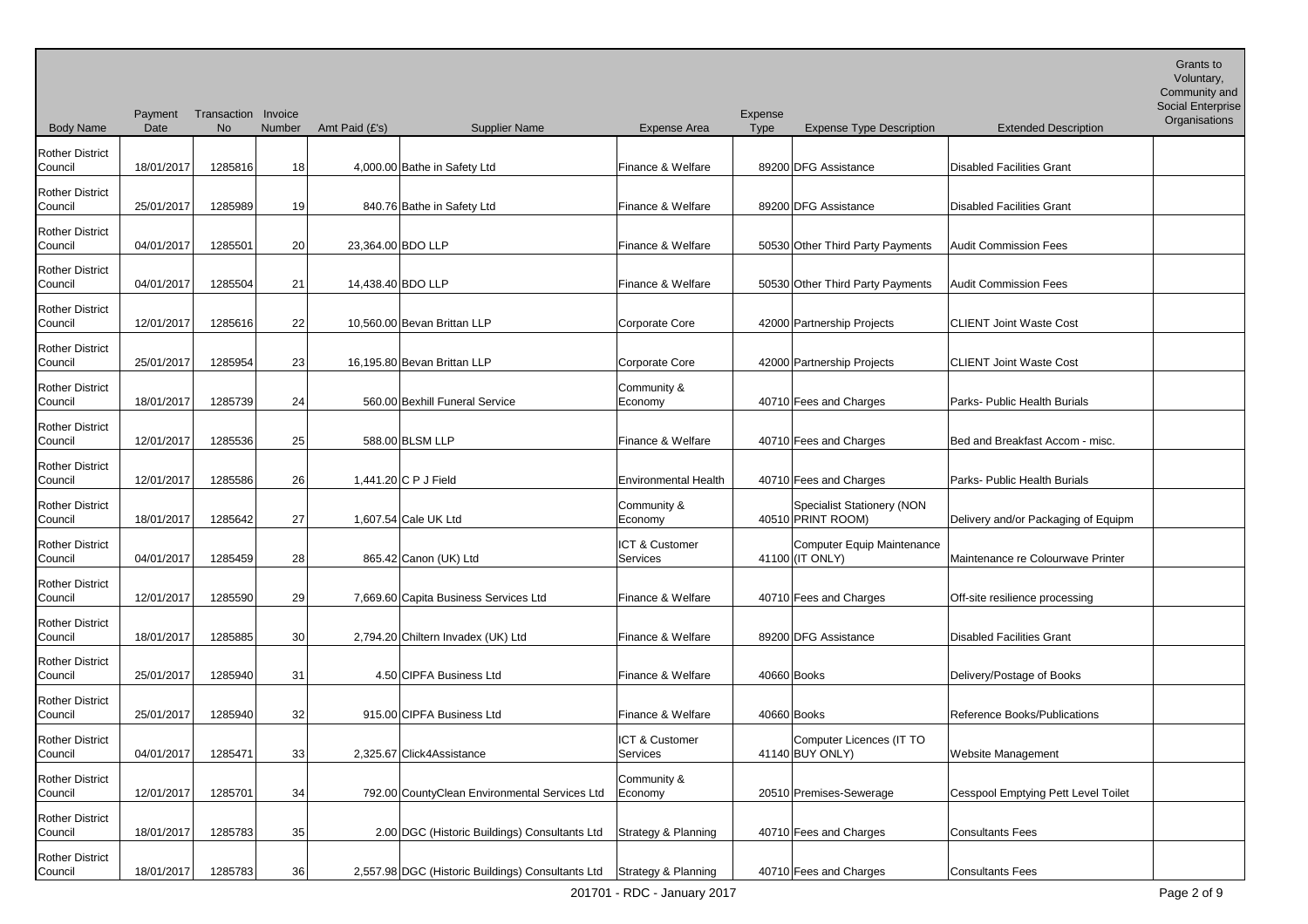Body Name Payment Transaction Invoice Date No Number Amt Paid (£'s) Supplier Name Expense Area Expense Type Expense Type Description Extended Description Voluntary, Community and Social Enterprise **Organisations** Rother District Council 12/01/2017 1285710 37 588.00 Evolution Water Services Ltd Community & Economy 1992 40710 Fees and Charges Legionella Sampling and Monitoring Rother District Council 12/01/2017 1285711 38 372.00 Evolution Water Services Ltd Community & Economy 1992 40710 Fees and Charges Legionella Sampling and Monitoring Rother District Council 12/01/2017 1285711 38 372.00 Evolution Water Services Ltd Community & Economy 1990 10710 Fees and Charges Legionella Sampling and Monitoring Rother District Council 12/01/2017 1285711 38 372.00 Evolution Water Services Ltd ICT & Customer Services 1992 | 40710 Fees and Charges | Legionella Sampling and Monitoring Rother District Council 12/01/2017 1285711 38 372.00 Evolution Water Services Ltd Corporate & Human Resources 1986 Harpert 40710 Fees and Charges Legionella Sampling and Monitoring Rother District Council 12/01/2017 1285711 38 372.00 Evolution Water Services Ltd Corporate & Human Resources 40710 Fees and Charges Legionella Sampling and Monitoring Rother District Council 12/01/2017 1285711 38 372.00 Evolution Water Services Ltd Community & Economy 1992 40710 Fees and Charges Legionella Sampling and Monitoring Rother District Council 12/01/2017 1285666 39 1,200.00 Family Mosaic Housing Finance & Welfare 89200 DFG Assistance Disabled Facilities Grant Rother District Council 12/01/2017 1285668 40 1,440.00 Family Mosaic Housing Finance & Welfare 89200 DFG Assistance Disabled Facilities Grant Rother District Council 18/01/2017 1285876 41 1,385.14 Family Mosaic Housing Finance & Welfare 89200 DFG Assistance Disabled Facilities Grant Rother District Council 25/01/2017 1285988 42 726.11 Family Mosaic Housing Finance & Welfare 89200 DFG Assistance Disabled Facilities Grant Rother District Council 25/01/2017 1285992 43 2,446.14 Family Mosaic Housing Finance & Welfare 89200 DFG Assistance Disabled Facilities Grant Rother District Council 18/01/2017 1285869 44 636.00 Foxhills Tree Services Ltd Community & Economy 20110 Refurbishment Premises-Repairs, Mtce, Parks- Tree Works Rother District Council 25/01/2017 1285942 45 1,012.58 Frontier Software Plc Finance & Welfare 40710 Fees and Charges Frontier Payroll Consultancy Rother District Council 1285525 46 1,750.00 Globetask Ltd Finance & Welfare 40710 Fees and Charges Consultants Fees Rother District Council 18/01/2017 1285890 47 1,565.00 Hailsham Funeral Service Environmental Health 50530 Other Third Party Payments Service fee paid to Third Parties Rother District Council | 04/01/2017 | 1285518 | 48 1,500.00 Maintenance Harris and Rigby Lettings and Property Finance & Welfare | 50530 Other Third Party Payments | Homelessness Prevention Projects Rother District Council | 04/01/2017 1285497 49 2,100.00 Hastings and Rother Mediation Service Environmental Health 50310 (Committee Approved) SLAs - Voluntary Assoc et al Hastings + Rother CAB - Mediation S  $\vert$  Yes Rother District Council 25/01/2017 1285593 50 1,668.00 Haymarket Media Group Ltd Corporate & Human Resources 11010 Advertising Vacancies Advertising Vacant Post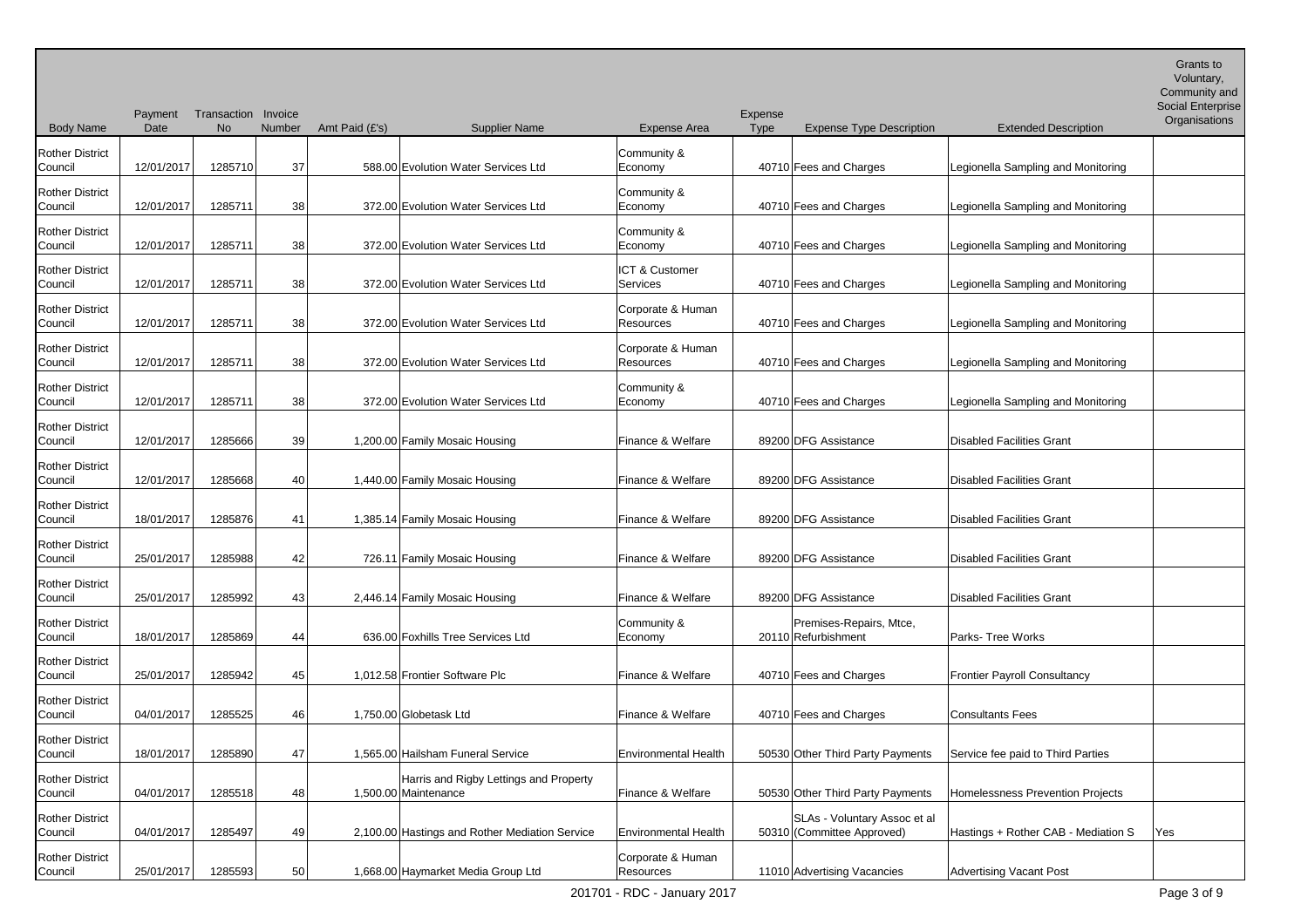| <b>Body Name</b>                  | Payment<br>Date | Transaction Invoice<br>No | Number | Amt Paid (£'s) | <b>Supplier Name</b>                           | <b>Expense Area</b>        | Expense<br><b>Type</b> | <b>Expense Type Description</b> | <b>Extended Description</b>                                          | <b>Community</b> and<br>Social Enterprise<br>Organisations |
|-----------------------------------|-----------------|---------------------------|--------|----------------|------------------------------------------------|----------------------------|------------------------|---------------------------------|----------------------------------------------------------------------|------------------------------------------------------------|
| <b>Rother District</b>            |                 |                           |        |                |                                                |                            |                        |                                 |                                                                      |                                                            |
| Council                           | 31/01/2017      | 1286072                   | 51     |                | 660.13 Hitachi Capital Vehicle Solutions Ltd   | Finance & Welfare          |                        | 95270 Contract Hire Cars        | <b>Contract Hire Commercial Costs</b>                                |                                                            |
| <b>Rother District</b><br>Council | 31/01/2017      | 1286069                   | 52     |                | 1,396.54 Hitachi Capital Vehicle Solutions Ltd | Finance & Welfare          |                        | 95270 Contract Hire Cars        | Contract Hire Commercial Costs                                       |                                                            |
| <b>Rother District</b><br>Council | 31/01/2017      | 1286070                   | 53     |                | 2,820.00 Hitachi Capital Vehicle Solutions Ltd | Finance & Welfare          |                        | 95270 Contract Hire Cars        | <b>Contract Hire Commercial Costs</b>                                |                                                            |
| <b>Rother District</b><br>Council | 12/01/2017      | 1285731                   | 54     |                | 74,413.64 Idverde Limited                      | Community &<br>Economy     | 20910 Mtce             | <b>Premises-Routine Grounds</b> | Parks-Grounds Maintenance Contracts                                  |                                                            |
| <b>Rother District</b><br>Council | 12/01/2017      | 1285591                   | 55     |                | 3,174.00 Inform CPI Ltd                        | Finance & Welfare          |                        | 40710 Fees and Charges          | RV Finder                                                            |                                                            |
| <b>Rother District</b><br>Council | 12/01/2017      | 1285705                   | 56     |                | 3,304.80 JDi Solutions Ltd                     | Strategy & Planning        |                        | 40710 Fees and Charges          | <b>LDF Consultancy</b>                                               |                                                            |
| <b>Rother District</b><br>Council | 25/01/2017      | 1285412                   | 57     |                | 849.60 Johnston Publishing Ltd                 | Strategy & Planning        |                        | 40470 Publicity                 | Planadv - Rye + Battle Observer                                      |                                                            |
| <b>Rother District</b><br>Council | 25/01/2017      | 1285413                   | 58     |                | 637.20 Johnston Publishing Ltd                 | Strategy & Planning        |                        | 40470 Publicity                 | Planadv - Rye + Battle Observer                                      |                                                            |
| <b>Rother District</b><br>Council | 25/01/2017      | 1285597                   | 59     |                | 735.96 KCOM Group Plc                          | ICT & Customer<br>Services |                        | 40910 Telephones                | <b>BT Smartnumber Charges</b>                                        |                                                            |
| <b>Rother District</b><br>Council | 25/01/2017      | 1285598                   | 60     |                | 11,899.37 KCOM Group Plc                       | ICT & Customer<br>Services |                        | 40910 Telephones                | <b>BT Smartnumber Charges</b>                                        |                                                            |
| <b>Rother District</b><br>Council | 25/01/2017      | 1285599                   | 61     |                | 2,530.18 KCOM Group Plc                        | ICT & Customer<br>Services |                        | 40910 Telephones                | <b>BT Smartnumber Charges</b>                                        |                                                            |
| <b>Rother District</b><br>Council | 25/01/2017      | 1285737                   | 62     |                | 1,196.52 Kier Services - Environmental         | Community &<br>Economy     |                        | 50510 Private Contractors       | Commercial Waste Collection Contract                                 |                                                            |
| <b>Rother District</b><br>Council | 12/01/2017      | 11002785                  | 63     |                | -6,738.90 Land Securities Properties Ltd       | Community &<br>Economy     |                        | 40710 Fees and Charges          | Service Charge-Land Securities                                       |                                                            |
| <b>Rother District</b><br>Council | 25/01/2017      | 1285998                   | 64     |                | 8,097.86 Land Securities Properties Ltd        | Community &<br>Economy     |                        | 40710 Fees and Charges          | Service Charge-Land Securities                                       |                                                            |
| <b>Rother District</b><br>Council | 12/01/2017      | 1285730                   | 64     |                | 8,097.86 Land Securities Properties Ltd        | Community &<br>Economy     |                        | 40710 Fees and Charges          | Service Charge-Land Securities                                       |                                                            |
| <b>Rother District</b><br>Council | 25/01/2017      | 1285778                   | 65     |                | 3,739.00 LESSHOMELESS LTD                      | Finance & Welfare          |                        | 40710 Fees and Charges          | Bed and Breakfast Accom - misc.                                      |                                                            |
| <b>Rother District</b><br>Council | 25/01/2017      | 1285957                   | 66     |                | 1,500.00 LHS Locata (Housing Services) Ltd     | Finance & Welfare          |                        |                                 | 40750 Subscriptions to Organisations Choice Based Letting Membership |                                                            |
| <b>Rother District</b><br>Council | 25/01/2017      | 1285958                   | 67     |                | 2,206.20 LHS Locata (Housing Services) Ltd     | Finance & Welfare          |                        |                                 | 40750 Subscriptions to Organisations Choice Based Letting Membership |                                                            |
| <b>Rother District</b><br>Council | 31/01/2017      | 1286111                   | 68     |                | 631.02 Lloyds Bank                             | Finance & Welfare          |                        | 40710 Fees and Charges          | <b>Bank Charges</b>                                                  |                                                            |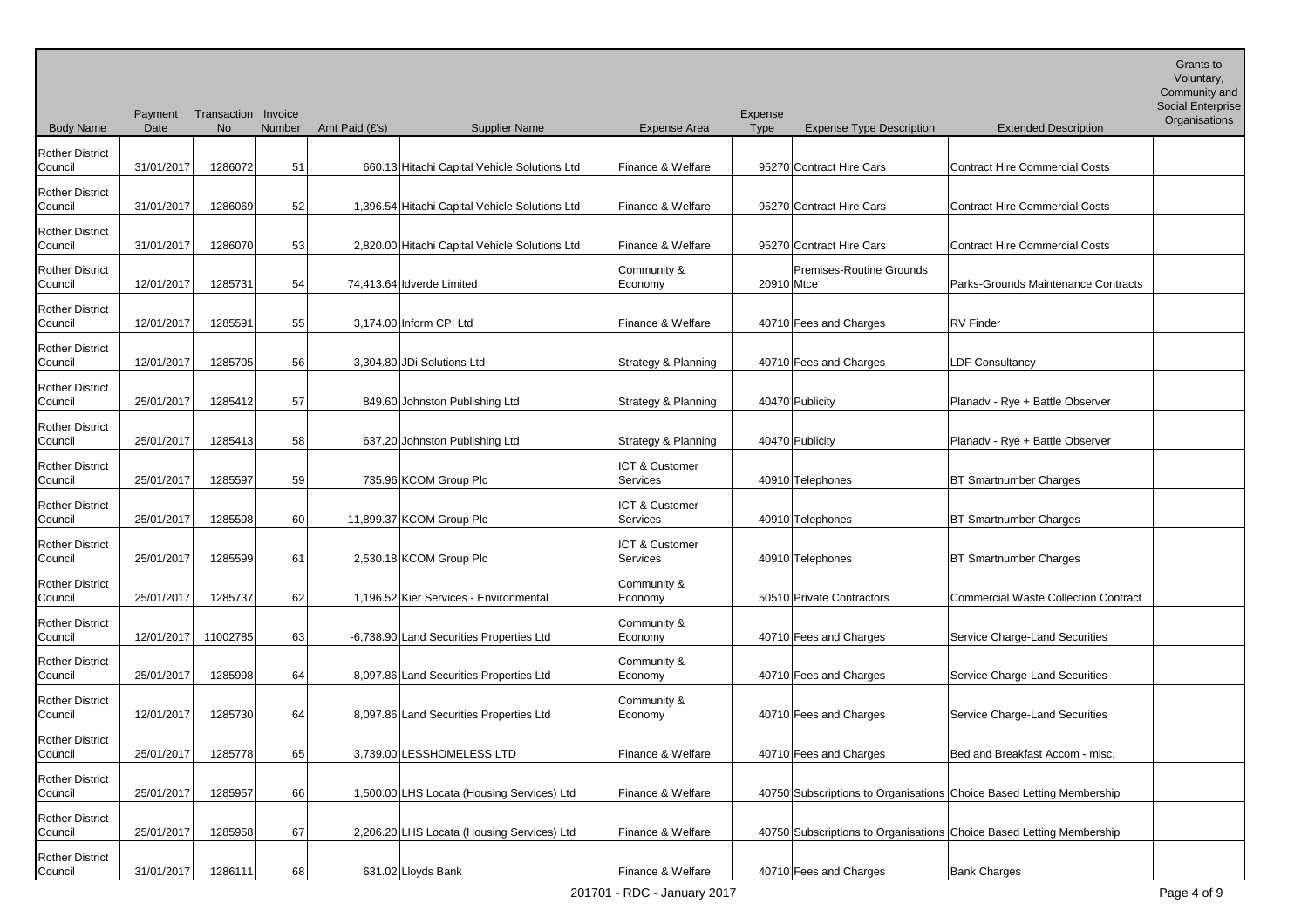Body Name Payment Transaction Invoice Date No Number Amt Paid (£'s) Supplier Name Expense Area Expense Type Expense Type Description Extended Description Voluntary, Community and Social Enterprise **Organisations** Rother District Council | 31/01/2017 1286112 69 961.60 Lloyds Bank Finance & Welfare 40710 Fees and Charges Bank Charges Bank Charges Rother District Council 25/01/2017 1285472 70 1,800.00 Local Government Information Unit Corporate & Human Resources | 41510 Expenses Members Conference Members Training/Conference Fees Rother District Council 18/01/2017 1285784 71 964.08 Local World Ltd Strategy & Planning 40470 Publicity Planadv- Kent + East Sussex Courier Rother District Council | 12/01/2017 1285728 72 375.00 Logotech Systems Finance & Welfare 10910 Training Training Training Rother District Council 12/01/2017 1285728 72 375.00 Logotech Systems ICT & Customer Services 141140 BUY ONLY) Computer Licences (IT TO **Computer Licence Renewal** Rother District Council 25/01/2017 1285918 73 2,520.00 Miso ICT & Customer Services 50530 Other Third Party Payments Mapping Service Agreement Rother District Council | 04/01/2017 1285521 74 9,089.61 Nutra Plumbing and Heating Ltd Finance & Welfare | 89200 DFG Assistance | Disabled Facilities Grant Rother District Council 04/01/2017 1285522 75 900.00 Oakfield Property Management Ltd Finance & Welfare 50530 Other Third Party Payments Homelessness Prevention Projects Rother District Council 25/01/2017 1286004 76 5,901.60 Parkwood Consultancy Services Ltd Strategy & Planning 40710 Fees and Charges Consultants Fees Rother District Council 25/01/2017 1285824 77 4,040.00 Pitney Bowes Purchase Power Corporate & Human Resources 199010 Stock Accounts Town Hall Franking Machine Rother District Council 04/01/2017 1285470 78 64.27 Premier Paper Group Ltd ICT & Customer Services 40530 Photocopy Paper (PRINT **NCR Precollated 2 Part** Rother District Council 04/01/2017 1285470 79 654.42 Premier Paper Group Ltd ICT & Customer Services | 40530 ROOM ONLY) Photocopy Paper (PRINT Colour Copy Paper SRA3 Rother District Council 25/01/2017 1285848 80 1,000.40 Premier Paper Group Ltd ICT & Customer Services | 40530 ROOM ONLY) Photocopy Paper (PRINT Colour Copy Paper SRA3 Rother District Council 25/01/2017 1285991 81 4,250.00 Prestige Stairlifts Ltd Finance & Welfare 89200 DFG Assistance Disabled Facilities Grant Rother District Council 25/01/2017 1285754 82 300.00 R French and Son Ltd Corporate & Human Resources 140710 Fees and Charges Hire of Skip Rother District Council 25/01/2017 1285754 83 360.00 R French and Son Ltd Community & Economy 10710 Fees and Charges Hire of Skip Rother District Council 25/01/2017 1286003 84 2,640.00 Richard Wood Strategy & Planning 40710 Fees and Charges Consultants Fees Rother District Council 25/01/2017 1285941 85 21,250.00 Rother District Citizens Advice Bureau Finance & Welfare SLAs - Voluntary Assoc et al 50310 (Committee Approved) Bexhill and Rother CAB | Yes Rother District Council 25/01/2017 1285922 86 9,500.00 Rother Voluntary Action Finance & Welfare SLAs - Voluntary Assoc et al 50310 (Committee Approved) SLA Delivery SQUA SCHA NYES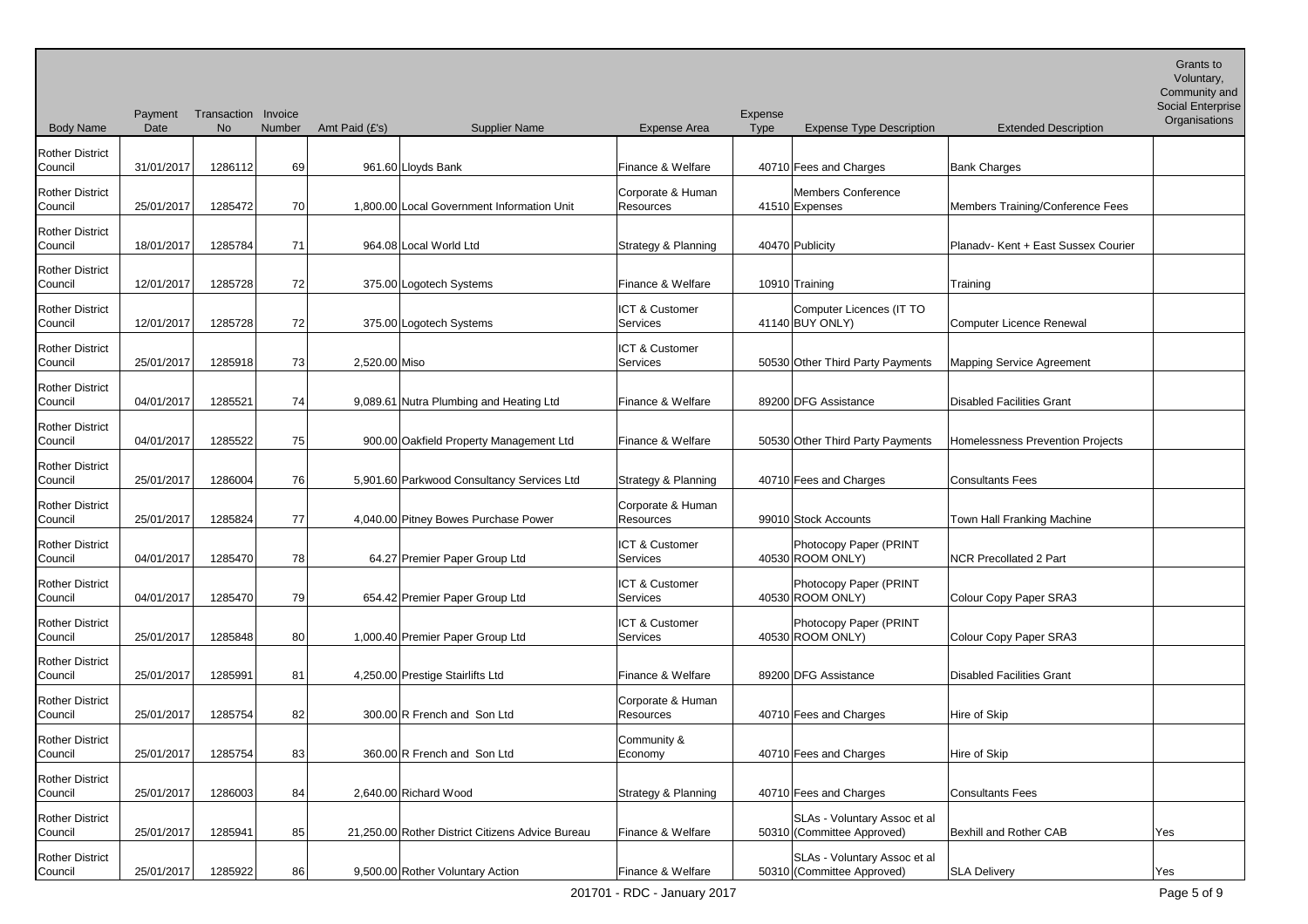Voluntary,

| Community and     |
|-------------------|
| Social Enternrise |

| <b>Body Name</b>                  | Payment<br>Date | Transaction Invoice<br>No | Number | Amt Paid (£'s)<br><b>Supplier Name</b>        | <b>Expense Area</b>         | Expense<br><b>Type</b> | <b>Expense Type Description</b>                                    | <b>Social Enterprise</b><br>Organisations<br><b>Extended Description</b> |
|-----------------------------------|-----------------|---------------------------|--------|-----------------------------------------------|-----------------------------|------------------------|--------------------------------------------------------------------|--------------------------------------------------------------------------|
| <b>Rother District</b><br>Council | 04/01/2017      | 1285458                   | 87     | 1,500.00 Rye and District Chamber of Commerce | Community &<br>Economy      |                        | 50530 Other Third Party Payments                                   | Christmas Lights                                                         |
| <b>Rother District</b><br>Council | 12/01/2017      | 1285595                   | 87     | 1,500.00 Rye Pilots                           | Community &<br>Economy      |                        | 40110 Tools & Specialist Equipment                                 | Marker Buoys and Signs                                                   |
| <b>Rother District</b><br>Council | 12/01/2017      | 1285526                   | 88     | 2,500.00 Seaview                              | Community &<br>Economy      |                        | Crime and Community<br>42100 Initiatives                           | <b>Crime Prevention Initiative</b>                                       |
| <b>Rother District</b><br>Council | 12/01/2017      | 1285571                   | 89     | 1,110.00 Socitm Ltd                           | ICT & Customer<br>Services  |                        | 40750 Subscriptions to Organisations Subscription to Organisations |                                                                          |
| <b>Rother District</b><br>Council | 25/01/2017      | 1285923                   | 90     | 559.80 South East Water Ltd                   | <b>Environmental Health</b> |                        | 40710 Fees and Charges                                             | EnvH- Water Sampling                                                     |
| <b>Rother District</b><br>Council | 12/01/2017      | 1285608                   | 91     | 390.13 Southern Water                         | Community &<br>Economy      |                        | 20410 Premises-Water                                               | <b>Water Charges</b>                                                     |
| <b>Rother District</b><br>Council | 12/01/2017      | 1285608                   | 92     | 668.49 Southern Water                         | Community &<br>Economy      |                        | 20510 Premises-Sewerage                                            | Sewage Charges                                                           |
| <b>Rother District</b><br>Council | 12/01/2017      | 1285610                   | 93     | 380.25 Southern Water                         | Community &<br>Economy      |                        | 20410 Premises-Water                                               | <b>Water Charges</b>                                                     |
| <b>Rother District</b><br>Council | 12/01/2017      | 1285610                   | 94     | 638.89 Southern Water                         | Community &<br>Economy      |                        | 20510 Premises-Sewerage                                            | Sewage Charges                                                           |
| <b>Rother District</b><br>Council | 12/01/2017      | 1285604                   | 95     | 239.14 Southern Water                         | Community &<br>Economy      |                        | 20410 Premises-Water                                               | <b>Water Charges</b>                                                     |
| <b>Rother District</b><br>Council | 12/01/2017      | 1285604                   | 96     | 411.58 Southern Water                         | Community &<br>Economy      |                        | 20510 Premises-Sewerage                                            | Sewage Charges                                                           |
| <b>Rother District</b><br>Council | 12/01/2017      | 1285733                   | 97     | 217.53 Southern Water                         | Community &<br>Economy      |                        | 20410 Premises-Water                                               | <b>Water Charges</b>                                                     |
| <b>Rother District</b><br>Council | 12/01/2017      | 1285733                   | 98     | 426.16 Southern Water                         | Community &<br>Economy      |                        | 20510 Premises-Sewerage                                            | Sewage Charges                                                           |
| <b>Rother District</b><br>Council | 18/01/2017      | 1285826                   | 99     | 637.50 Specialist Care UK Group Ltd           | Finance & Welfare           |                        | 40710 Fees and Charges                                             | Bed and Breakfast Accom - misc.                                          |
| <b>Rother District</b><br>Council | 25/01/2017      | 1285972                   | 100    | 862.50 Specialist Care UK Group Ltd           | Finance & Welfare           |                        | 40710 Fees and Charges                                             | Bed and Breakfast Accom - misc.                                          |
| <b>Rother District</b><br>Council | 04/01/2017      | 1285496                   | 101    | 782.40 Specialist Hygiene Services Ltd        | Community &<br>Economy      |                        |                                                                    | 20810 Premises-Cleaning Contractor   Public Conveniences Cleaning Servic |
| <b>Rother District</b><br>Council | 25/01/2017      | 1285960                   | 102    | 17,978.72 Specialist Hygiene Services Ltd     | Community &<br>Economy      |                        |                                                                    | 20810 Premises-Cleaning Contractor Public Conveniences Cleaning Servic   |
| <b>Rother District</b><br>Council | 18/01/2017      | 1285855                   | 103    | 557.50 Stamford Storage Solutions             | Finance & Welfare           |                        | 40710 Fees and Charges                                             | Bed and Breakfast Accom - misc.                                          |
| <b>Rother District</b><br>Council | 18/01/2017      | 1285795                   | 104    | 3,228.00 Streetlights                         | Community &<br>Economy      |                        | Premises-Repairs, Mtce,<br>20110 Refurbishment                     | <b>Lighting Repairs</b>                                                  |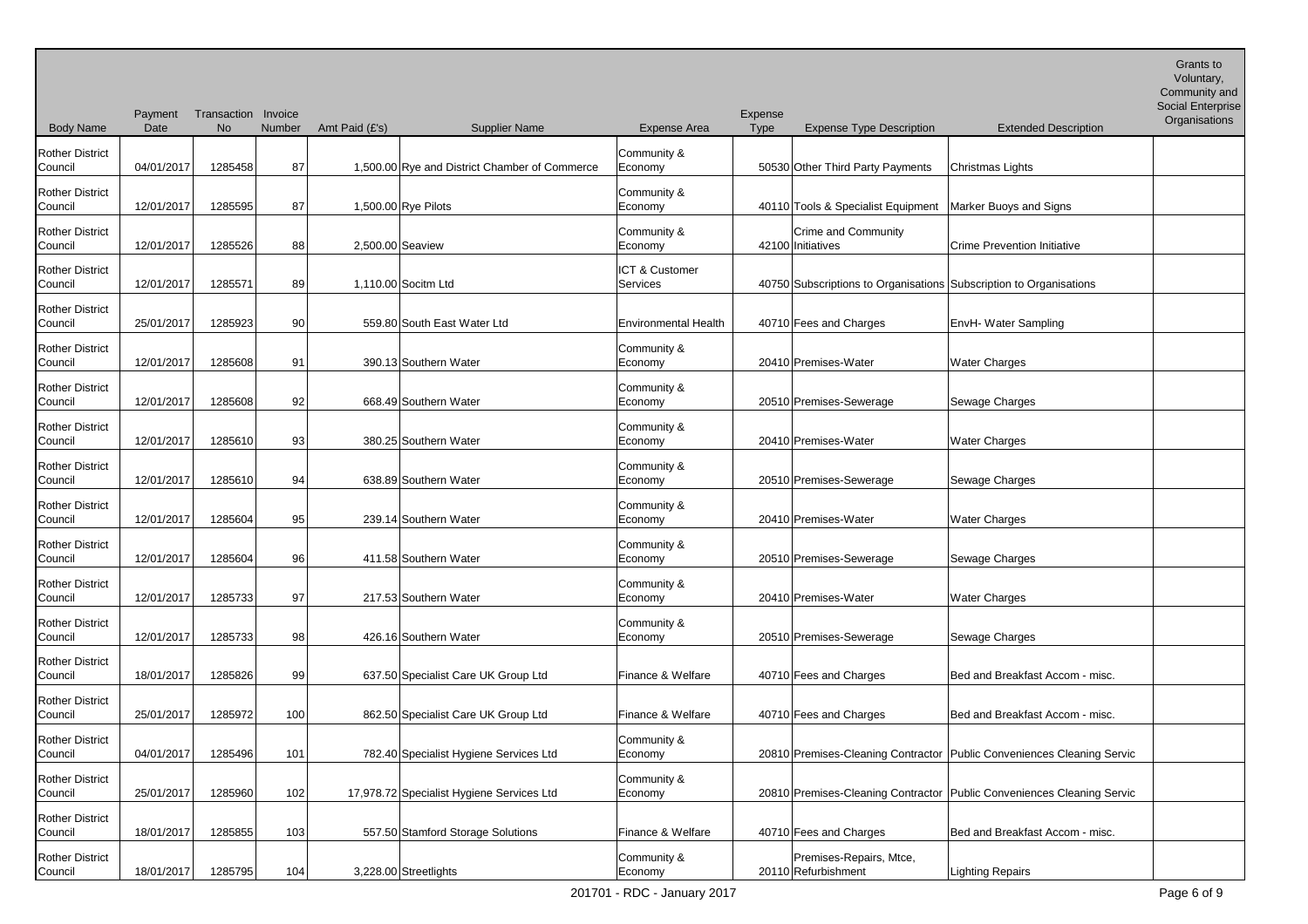| <b>Body Name</b>                  | Payment<br>Date | Transaction Invoice<br>No | Number | Amt Paid (£'s)<br><b>Supplier Name</b>                                       | <b>Expense Area</b>               | Expense<br><b>Type</b> | <b>Expense Type Description</b>                        | <b>Extended Description</b>         | Social Enterprise<br>Organisations |
|-----------------------------------|-----------------|---------------------------|--------|------------------------------------------------------------------------------|-----------------------------------|------------------------|--------------------------------------------------------|-------------------------------------|------------------------------------|
| <b>Rother District</b><br>Council | 18/01/2017      | 1285878                   | 105    | 5,000.00 The Build Works                                                     | Finance & Welfare                 |                        | 89200 DFG Assistance                                   | <b>Disabled Facilities Grant</b>    |                                    |
| <b>Rother District</b><br>Council | 04/01/2017      | 1285491                   | 106    | 552.00 The Clevedon Court Hotel                                              | Finance & Welfare                 |                        | 40710 Fees and Charges                                 | Bed and Breakfast Accom - misc.     |                                    |
| <b>Rother District</b><br>Council | 04/01/2017      | 1285282                   | 107    | The Kent, Surrey and Sussex Community<br>1,000.00 Rehabilitation Company Ltd | Community &<br>Economy            |                        | <b>Crime and Community</b><br>42100 Initiatives        | Hastings/ Rother Prolific Offender  |                                    |
| <b>Rother District</b><br>Council | 12/01/2017      | 1285663                   | 108    | 1,200.00 The Property Cafe                                                   | Finance & Welfare                 |                        | 50530 Other Third Party Payments                       | Homelessness Prevention Projects    |                                    |
| <b>Rother District</b><br>Council | 12/01/2017      | 1285703                   | 109    | 1,476.72 The Roman Group                                                     | Strategy & Planning               |                        | <b>Specialist Stationery (NON</b><br>40510 PRINT ROOM) | <b>Office Stationery</b>            |                                    |
| <b>Rother District</b><br>Council | 12/01/2017      | 1285669                   | 110    | 2,062.50 Tiger Tees Ltd                                                      | ICT & Customer<br><b>Services</b> |                        | 20610 Premises-Rents                                   | Rents-CHP Battle                    |                                    |
| <b>Rother District</b><br>Council | 18/01/2017      | 1285751                   | 111    | 1,210.43 Trade Paints Ltd                                                    | Community &<br>Economy            |                        | Premises-Repairs, Mtce,<br>20110 Refurbishment         | Purchase of Materials - Build Maint |                                    |
| <b>Rother District</b><br>Council | 25/01/2017      | 1285977                   | 112    | 990.00 Trainmerit Ltd T/A Maltbys                                            | Finance & Welfare                 |                        | 50530 Other Third Party Payments                       | Homelessness Prevention Projects    |                                    |
| <b>Rother District</b><br>Council | 12/01/2017      | 1285726                   | 113    | 1,192.80 UK Power Networks (Operations) Ltd                                  | Community &<br>Economy            |                        | Premises-Repairs, Mtce,<br>20110 Refurbishment         | <b>Lighting Repairs</b>             |                                    |
| <b>Rother District</b><br>Council | 25/01/2017      | 1285588                   | 114    | 2,369.38 Virtual Mail Room Ltd                                               | Finance & Welfare                 |                        | 40810 Postages                                         | Postages - Virtual Mail Room        |                                    |
| <b>Rother District</b><br>Council | 25/01/2017      | 1285588                   | 114    | 2,369.38 Virtual Mail Room Ltd                                               | Finance & Welfare                 |                        | 40810 Postages                                         | Postages - Virtual Mail Room        |                                    |
| <b>Rother District</b><br>Council | 25/01/2017      | 1285813                   | 115    | 3,120.30 Vodafone Limited                                                    | ICT & Customer<br>Services        |                        | 40910 Telephones                                       | <b>Leased Line Rental</b>           |                                    |
| <b>Rother District</b><br>Council | 12/01/2017      | 1285614                   | 116    | 19,958.40 WYG Environment Planning Transport Ltd Corporate Core              |                                   |                        | 42000 Partnership Projects                             | <b>CLIENT Joint Waste Cost</b>      |                                    |
| <b>Rother District</b><br>Council | 31/01/2017      | 1286092                   | 117    | 507.00 Her Majestys Court Service                                            | Finance & Welfare                 |                        | 40710 Fees and Charges                                 | Court Costs/Fees                    |                                    |
| <b>Rother District</b><br>Council | 25/01/2017      | 1285956                   | 118    | 594.00 Colin A May                                                           | Community &<br>Economy            |                        | 40130 Furniture and Equipment                          | Parks-Litter Bins                   |                                    |
| <b>Rother District</b><br>Council | 18/01/2017      | 1285867                   | 119    | 792.00 Colin A May                                                           | Community &<br>Economy            |                        | Premises-Repairs, Mtce,<br>20110 Refurbishment         | Parks- Carpentry Repairs            |                                    |
| <b>Rother District</b><br>Council | 18/01/2017      | 1285886                   | 120    | 3,492.00 Colin A May                                                         | Corporate & Human<br>Resources    |                        | Premises-Repairs, Mtce,<br>20110 Refurbishment         | Painting Works                      |                                    |
| <b>Rother District</b><br>Council | 04/01/2017      | 1285454                   | 121    | 714.78 Hailsham Roadway Construction Ltd                                     | Community &<br>Economy            |                        | Premises-Repairs, Mtce,<br>20110 Refurbishment         | Purchase of Materials - Build Maint |                                    |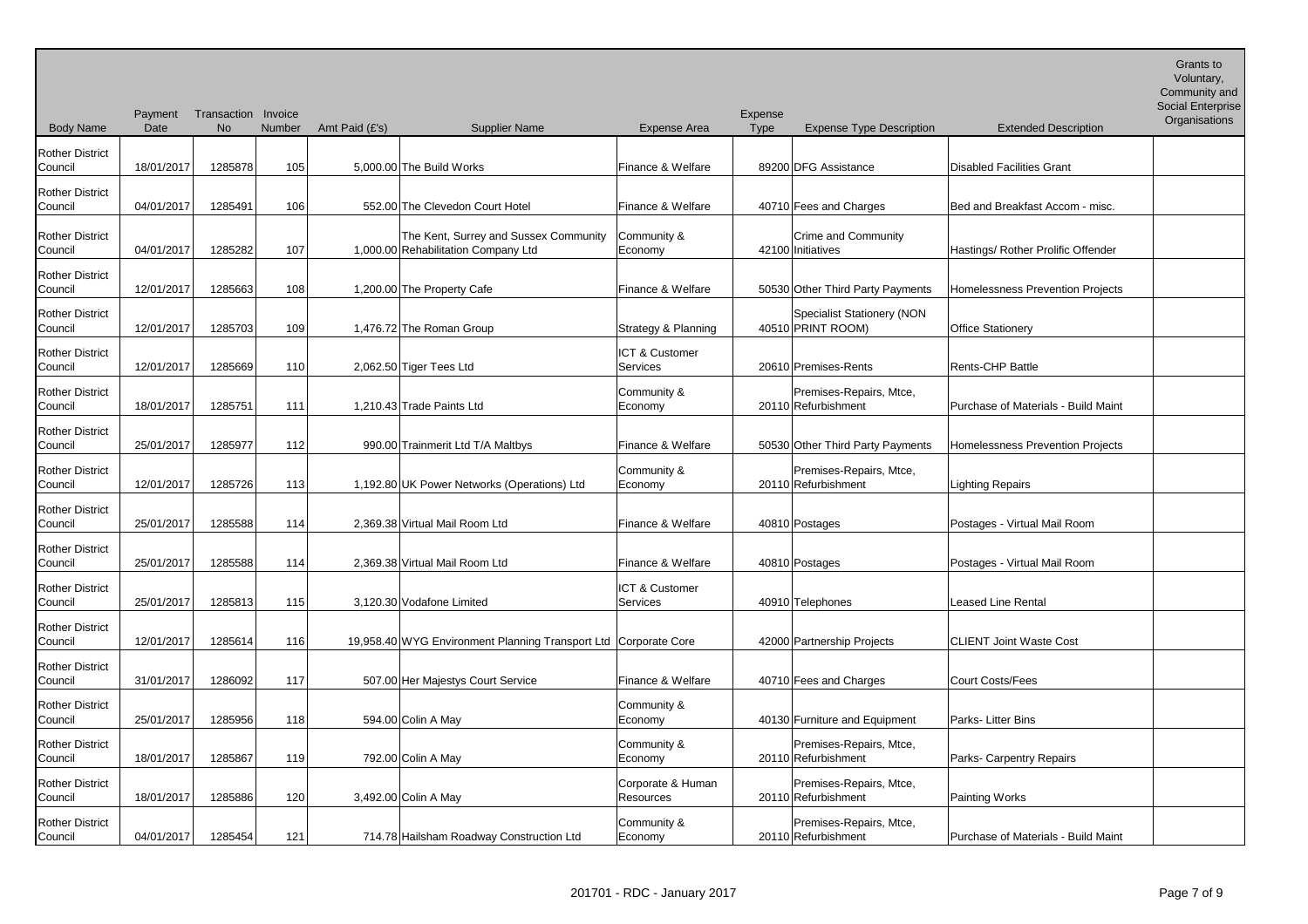| <b>Body Name</b>                  | Payment<br>Date | Transaction Invoice<br><b>No</b> | Number | Amt Paid (£'s) | <b>Supplier Name</b>                                                            | <b>Expense Area</b>        | Expense<br><b>Type</b> | <b>Expense Type Description</b>    | <b>Extended Description</b>        | Voluntary,<br>Community and<br><b>Social Enterprise</b><br>Organisations |
|-----------------------------------|-----------------|----------------------------------|--------|----------------|---------------------------------------------------------------------------------|----------------------------|------------------------|------------------------------------|------------------------------------|--------------------------------------------------------------------------|
| <b>Rother District</b><br>Council | 25/01/2017      | 1285955                          | 122    |                | 500.00 Battle and Langton C E Primary School                                    | Finance & Welfare          |                        | 89110 Community Projects Grants    | Community Grants Scheme            | Yes                                                                      |
| <b>Rother District</b><br>Council | 12/01/2017      | 1285714                          | 123    |                | 35,220.00 Canterbury City Council                                               | Community &<br>Economy     |                        | 86030 Architects & Consultant Fees | Capital-Architect and Consit Fees  |                                                                          |
| <b>Rother District</b><br>Council | 12/01/2017      | 1285715                          | 124    |                | 31,200.00 Canterbury City Council                                               | Community &<br>Economy     |                        | 86030 Architects & Consultant Fees | Capital-Architect and Consit Fees  |                                                                          |
| <b>Rother District</b><br>Council | 25/01/2017      | 1285937                          | 125    |                | 2,300.00 East Sussex County Council                                             | ICT & Customer<br>Services |                        | 20610 Premises-Rents               | Rent - Rye CHP                     |                                                                          |
| <b>Rother District</b><br>Council | 25/01/2017      | 1285997                          | 126    |                | 1,320.00 East Sussex County Council                                             | Corporate Core             |                        | 42000 Partnership Projects         | ICLIENT Joint Waste Cost           |                                                                          |
| <b>Rother District</b><br>Council | 25/01/2017      | 1286002                          | 127    |                | 2,100.00 East Sussex County Council                                             | Community &<br>Economy     |                        | 50410 Grants - Other Organisations | Sports Development - Active Rother | Yes                                                                      |
| <b>Rother District</b><br>Council | 31/01/2017      | 1286010                          | 128    |                | Laser Energy Buying Group (Kent County<br>1,209.95 Council Commercial Services) | Community &<br>Economy     |                        | 20210 Premises-Electricity         | <b>Electricity Charges</b>         |                                                                          |
| <b>Rother District</b><br>Council | 31/01/2017      | 1286010                          | 129    |                | Laser Energy Buying Group (Kent County<br>31.26 Council Commercial Services)    | Community &<br>Economy     |                        | 20210 Premises-Electricity         | <b>Electricity Charges</b>         |                                                                          |
| <b>Rother District</b><br>Council | 31/01/2017      | 1286010                          | 130    |                | Laser Energy Buying Group (Kent County<br>41.17 Council Commercial Services)    | Community &<br>Economy     |                        | 20210 Premises-Electricity         | <b>Electricity Charges</b>         |                                                                          |
| <b>Rother District</b><br>Council | 31/01/2017      | 1286010                          | 131    |                | Laser Energy Buying Group (Kent County<br>1,577.34 Council Commercial Services) | Community &<br>Economy     |                        | 20210 Premises-Electricity         | <b>Electricity Charges</b>         |                                                                          |
| <b>Rother District</b><br>Council | 31/01/2017      | 1286010                          | 132    |                | Laser Energy Buying Group (Kent County<br>13.95 Council Commercial Services)    | Community &<br>Economy     |                        | 20210 Premises-Electricity         | <b>Electricity Charges</b>         |                                                                          |
| <b>Rother District</b><br>Council | 31/01/2017      | 1286010                          | 133    |                | Laser Energy Buying Group (Kent County<br>41.24 Council Commercial Services)    | Community &<br>Economy     |                        | 20210 Premises-Electricity         | <b>Electricity Charges</b>         |                                                                          |
| <b>Rother District</b><br>Council | 31/01/2017      | 1286010                          | 134    |                | Laser Energy Buying Group (Kent County<br>194.04 Council Commercial Services)   | Community &<br>Economy     |                        | 20210 Premises-Electricity         | <b>Electricity Charges</b>         |                                                                          |
| <b>Rother District</b><br>Council | 31/01/2017      | 1286010                          | 135    |                | Laser Energy Buying Group (Kent County<br>40.28 Council Commercial Services)    | Community &<br>Economy     |                        | 20210 Premises-Electricity         | <b>Electricity Charges</b>         |                                                                          |
| <b>Rother District</b><br>Council | 31/01/2017      | 1286010                          | 136    |                | Laser Energy Buying Group (Kent County<br>48.47 Council Commercial Services)    | Community &<br>Economy     |                        | 20210 Premises-Electricity         | <b>Electricity Charges</b>         |                                                                          |
| <b>Rother District</b><br>Council | 31/01/2017      | 1286010                          | 137    |                | Laser Energy Buying Group (Kent County<br>243.62 Council Commercial Services)   | Community &<br>Economy     |                        | 20210 Premises-Electricity         | <b>Electricity Charges</b>         |                                                                          |
| <b>Rother District</b><br>Council | 31/01/2017      | 1286010                          | 138    |                | Laser Energy Buying Group (Kent County<br>752.52 Council Commercial Services)   | Community &<br>Economy     |                        | 20210 Premises-Electricity         | <b>Electricity Charges</b>         |                                                                          |
| <b>Rother District</b><br>Council | 31/01/2017      | 1286010                          | 139    |                | Laser Energy Buying Group (Kent County<br>2,009.06 Council Commercial Services) | Community &<br>Economy     |                        | 20210 Premises-Electricity         | <b>Electricity Charges</b>         |                                                                          |
| <b>Rother District</b><br>Council | 31/01/2017      | 1286010                          | 140    |                | Laser Energy Buying Group (Kent County<br>422.79 Council Commercial Services)   | Community &<br>Economy     |                        | 20210 Premises-Electricity         | <b>Electricity Charges</b>         |                                                                          |